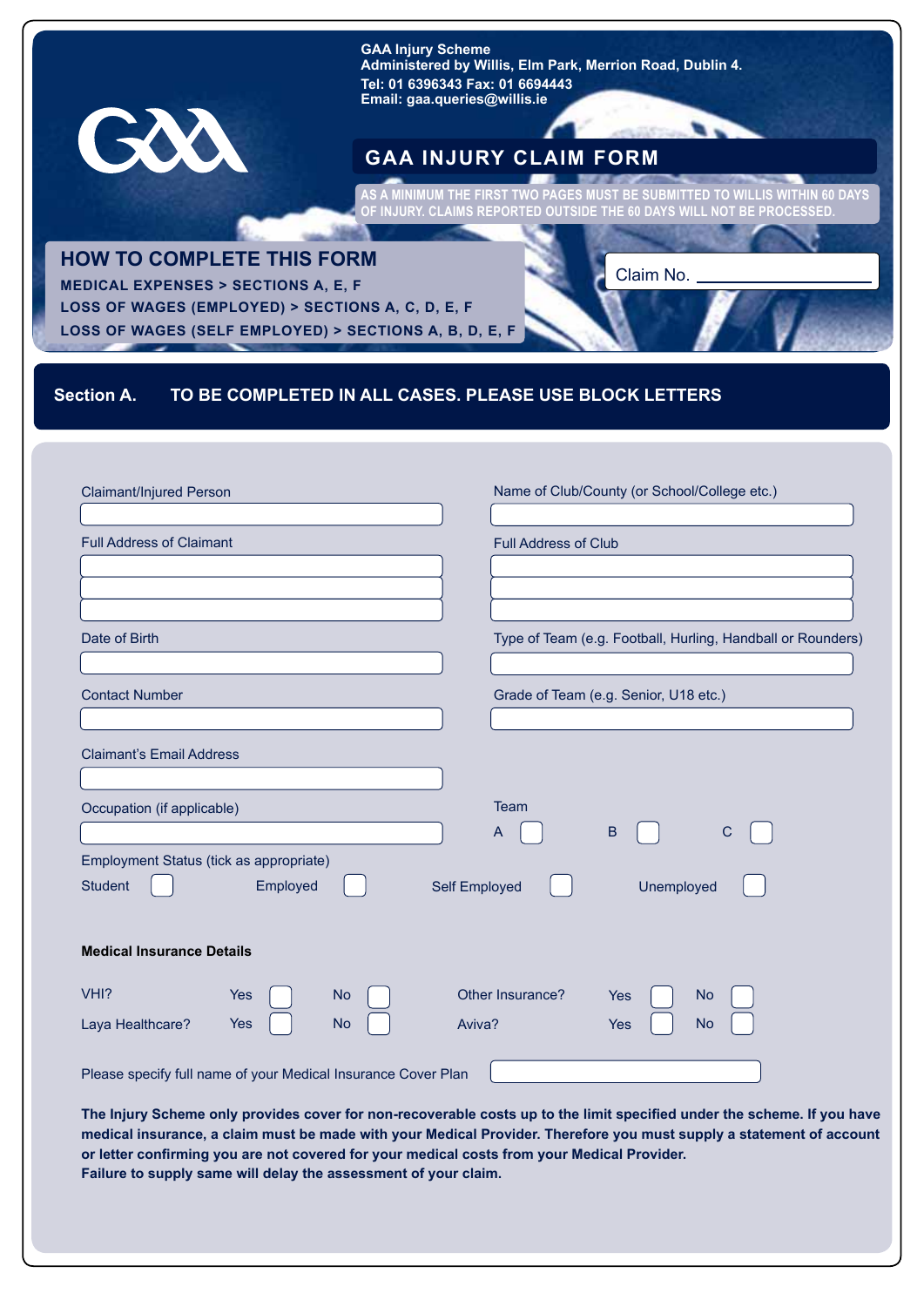### **Section A. TO BE COMPLETED IN ALL CASES. PLEASE USE BLOCK LETTERS Continued**

| Loss of Wages<br><b>Dental Expenses</b><br>Applicable to Adults/Youths who are in full time employment<br>Non-recoverable dental expenses up to a limit of €4,500,<br>at date of injury ('employment' means - permanent gainful<br>excluding the first €100 of each and every claim<br>employment of not less than 16 hours per week).<br>Benefit is payable for full weeks only up to a maximum of<br>Original receipts only will be accepted<br>52 weeks excluding the first week.<br>The maximum benefit payable is as follows -<br>Supplementary Hospital Benefit<br>Week $1 - \epsilon$ Nil<br>Weeks 2 to $4 - Up$ to $€200$<br>Benefit payable - €400 per days stay in hospital. Benefit<br>Weeks 5 to $52 - Up$ to $€400$<br>only payable if stay is a minimum of 10 consecutive days up<br>The Injury Scheme only provides cover for<br>to a maximum of 15 days.<br>non-recoverable costs of nett basic wage (excluding<br>overtime, bonuses, unsociable working hours, allowances<br><b>Permanent Disability</b><br>etc.). Social Welfare/Income Protection and/or other<br>entitlements will be considered as recoverable income<br>Lifetime Disability Benefit - €300,000<br>and will be deducted from the basic nett wage figure.<br>(i) Capital Benefits<br>*Permanent Total Disablement - €100,000<br>*Loss of sight $-$ €100,000<br>If you have medical insurance e.g. VHI, Quinn Healthcare,<br>*Permanent Partial Loss of Sight - Up to €100,000<br>a claim must be made with your medical provider.<br>Otherwise unrecoverable medical expenses<br>*Loss of $Limb(s) - \text{\textsterling}100,000$<br>are covered up to a maximum of €4,500 (This benefit<br>*Complete and incurable paralysis - €100,000<br>includes cover for MRI Scans up to a limit of €300 per<br>*All above benefits Less any Loss of Wages Benefit claimed.<br>scan and Post Operative treatment up to a limit of €320.<br>A maximum benefit of €40 per any one treatment applies).<br>(ii) Death Benefit<br>Adult (or Married Youth) - €50,000<br>Youth - €25,000<br>The first €100 of each and every claim is excluded.<br>Original receipts only will be accepted<br>The above is purely a summary of benefits payable for assistance when completing this claim form.<br>Hurling Injuries Only (tick as appropriate) Were you wearing a helmet with a facial guard that meets the standards set<br>out in IS355 or other replacement standard as determined by the National Safety Authority of Ireland (NSAI)?<br><b>No</b><br>Yes<br>Football Injuries Only (tick as appropriate) Were you wearing a mouthguard that carries the CE Mark?<br><b>No</b><br>Yes<br>Opposition<br>Date of Injury<br><b>Official Training Session</b> | .                                                     |                        |
|-----------------------------------------------------------------------------------------------------------------------------------------------------------------------------------------------------------------------------------------------------------------------------------------------------------------------------------------------------------------------------------------------------------------------------------------------------------------------------------------------------------------------------------------------------------------------------------------------------------------------------------------------------------------------------------------------------------------------------------------------------------------------------------------------------------------------------------------------------------------------------------------------------------------------------------------------------------------------------------------------------------------------------------------------------------------------------------------------------------------------------------------------------------------------------------------------------------------------------------------------------------------------------------------------------------------------------------------------------------------------------------------------------------------------------------------------------------------------------------------------------------------------------------------------------------------------------------------------------------------------------------------------------------------------------------------------------------------------------------------------------------------------------------------------------------------------------------------------------------------------------------------------------------------------------------------------------------------------------------------------------------------------------------------------------------------------------------------------------------------------------------------------------------------------------------------------------------------------------------------------------------------------------------------------------------------------------------------------------------------------------------------------------------------------------------------------------------------------------------------------------------------------------------------------------------------------------------------------------------------------------------------------------------------------------------------------------------------------------------|-------------------------------------------------------|------------------------|
|                                                                                                                                                                                                                                                                                                                                                                                                                                                                                                                                                                                                                                                                                                                                                                                                                                                                                                                                                                                                                                                                                                                                                                                                                                                                                                                                                                                                                                                                                                                                                                                                                                                                                                                                                                                                                                                                                                                                                                                                                                                                                                                                                                                                                                                                                                                                                                                                                                                                                                                                                                                                                                                                                                                                   | <b>Nature of Possible Claim (tick as appropriate)</b> |                        |
|                                                                                                                                                                                                                                                                                                                                                                                                                                                                                                                                                                                                                                                                                                                                                                                                                                                                                                                                                                                                                                                                                                                                                                                                                                                                                                                                                                                                                                                                                                                                                                                                                                                                                                                                                                                                                                                                                                                                                                                                                                                                                                                                                                                                                                                                                                                                                                                                                                                                                                                                                                                                                                                                                                                                   |                                                       |                        |
|                                                                                                                                                                                                                                                                                                                                                                                                                                                                                                                                                                                                                                                                                                                                                                                                                                                                                                                                                                                                                                                                                                                                                                                                                                                                                                                                                                                                                                                                                                                                                                                                                                                                                                                                                                                                                                                                                                                                                                                                                                                                                                                                                                                                                                                                                                                                                                                                                                                                                                                                                                                                                                                                                                                                   |                                                       |                        |
|                                                                                                                                                                                                                                                                                                                                                                                                                                                                                                                                                                                                                                                                                                                                                                                                                                                                                                                                                                                                                                                                                                                                                                                                                                                                                                                                                                                                                                                                                                                                                                                                                                                                                                                                                                                                                                                                                                                                                                                                                                                                                                                                                                                                                                                                                                                                                                                                                                                                                                                                                                                                                                                                                                                                   |                                                       |                        |
|                                                                                                                                                                                                                                                                                                                                                                                                                                                                                                                                                                                                                                                                                                                                                                                                                                                                                                                                                                                                                                                                                                                                                                                                                                                                                                                                                                                                                                                                                                                                                                                                                                                                                                                                                                                                                                                                                                                                                                                                                                                                                                                                                                                                                                                                                                                                                                                                                                                                                                                                                                                                                                                                                                                                   |                                                       |                        |
|                                                                                                                                                                                                                                                                                                                                                                                                                                                                                                                                                                                                                                                                                                                                                                                                                                                                                                                                                                                                                                                                                                                                                                                                                                                                                                                                                                                                                                                                                                                                                                                                                                                                                                                                                                                                                                                                                                                                                                                                                                                                                                                                                                                                                                                                                                                                                                                                                                                                                                                                                                                                                                                                                                                                   |                                                       |                        |
|                                                                                                                                                                                                                                                                                                                                                                                                                                                                                                                                                                                                                                                                                                                                                                                                                                                                                                                                                                                                                                                                                                                                                                                                                                                                                                                                                                                                                                                                                                                                                                                                                                                                                                                                                                                                                                                                                                                                                                                                                                                                                                                                                                                                                                                                                                                                                                                                                                                                                                                                                                                                                                                                                                                                   |                                                       |                        |
|                                                                                                                                                                                                                                                                                                                                                                                                                                                                                                                                                                                                                                                                                                                                                                                                                                                                                                                                                                                                                                                                                                                                                                                                                                                                                                                                                                                                                                                                                                                                                                                                                                                                                                                                                                                                                                                                                                                                                                                                                                                                                                                                                                                                                                                                                                                                                                                                                                                                                                                                                                                                                                                                                                                                   |                                                       |                        |
|                                                                                                                                                                                                                                                                                                                                                                                                                                                                                                                                                                                                                                                                                                                                                                                                                                                                                                                                                                                                                                                                                                                                                                                                                                                                                                                                                                                                                                                                                                                                                                                                                                                                                                                                                                                                                                                                                                                                                                                                                                                                                                                                                                                                                                                                                                                                                                                                                                                                                                                                                                                                                                                                                                                                   |                                                       |                        |
|                                                                                                                                                                                                                                                                                                                                                                                                                                                                                                                                                                                                                                                                                                                                                                                                                                                                                                                                                                                                                                                                                                                                                                                                                                                                                                                                                                                                                                                                                                                                                                                                                                                                                                                                                                                                                                                                                                                                                                                                                                                                                                                                                                                                                                                                                                                                                                                                                                                                                                                                                                                                                                                                                                                                   |                                                       |                        |
|                                                                                                                                                                                                                                                                                                                                                                                                                                                                                                                                                                                                                                                                                                                                                                                                                                                                                                                                                                                                                                                                                                                                                                                                                                                                                                                                                                                                                                                                                                                                                                                                                                                                                                                                                                                                                                                                                                                                                                                                                                                                                                                                                                                                                                                                                                                                                                                                                                                                                                                                                                                                                                                                                                                                   |                                                       |                        |
|                                                                                                                                                                                                                                                                                                                                                                                                                                                                                                                                                                                                                                                                                                                                                                                                                                                                                                                                                                                                                                                                                                                                                                                                                                                                                                                                                                                                                                                                                                                                                                                                                                                                                                                                                                                                                                                                                                                                                                                                                                                                                                                                                                                                                                                                                                                                                                                                                                                                                                                                                                                                                                                                                                                                   |                                                       |                        |
|                                                                                                                                                                                                                                                                                                                                                                                                                                                                                                                                                                                                                                                                                                                                                                                                                                                                                                                                                                                                                                                                                                                                                                                                                                                                                                                                                                                                                                                                                                                                                                                                                                                                                                                                                                                                                                                                                                                                                                                                                                                                                                                                                                                                                                                                                                                                                                                                                                                                                                                                                                                                                                                                                                                                   |                                                       |                        |
|                                                                                                                                                                                                                                                                                                                                                                                                                                                                                                                                                                                                                                                                                                                                                                                                                                                                                                                                                                                                                                                                                                                                                                                                                                                                                                                                                                                                                                                                                                                                                                                                                                                                                                                                                                                                                                                                                                                                                                                                                                                                                                                                                                                                                                                                                                                                                                                                                                                                                                                                                                                                                                                                                                                                   |                                                       |                        |
|                                                                                                                                                                                                                                                                                                                                                                                                                                                                                                                                                                                                                                                                                                                                                                                                                                                                                                                                                                                                                                                                                                                                                                                                                                                                                                                                                                                                                                                                                                                                                                                                                                                                                                                                                                                                                                                                                                                                                                                                                                                                                                                                                                                                                                                                                                                                                                                                                                                                                                                                                                                                                                                                                                                                   |                                                       |                        |
|                                                                                                                                                                                                                                                                                                                                                                                                                                                                                                                                                                                                                                                                                                                                                                                                                                                                                                                                                                                                                                                                                                                                                                                                                                                                                                                                                                                                                                                                                                                                                                                                                                                                                                                                                                                                                                                                                                                                                                                                                                                                                                                                                                                                                                                                                                                                                                                                                                                                                                                                                                                                                                                                                                                                   |                                                       |                        |
|                                                                                                                                                                                                                                                                                                                                                                                                                                                                                                                                                                                                                                                                                                                                                                                                                                                                                                                                                                                                                                                                                                                                                                                                                                                                                                                                                                                                                                                                                                                                                                                                                                                                                                                                                                                                                                                                                                                                                                                                                                                                                                                                                                                                                                                                                                                                                                                                                                                                                                                                                                                                                                                                                                                                   |                                                       |                        |
|                                                                                                                                                                                                                                                                                                                                                                                                                                                                                                                                                                                                                                                                                                                                                                                                                                                                                                                                                                                                                                                                                                                                                                                                                                                                                                                                                                                                                                                                                                                                                                                                                                                                                                                                                                                                                                                                                                                                                                                                                                                                                                                                                                                                                                                                                                                                                                                                                                                                                                                                                                                                                                                                                                                                   | <b>Medical Expenses</b>                               |                        |
|                                                                                                                                                                                                                                                                                                                                                                                                                                                                                                                                                                                                                                                                                                                                                                                                                                                                                                                                                                                                                                                                                                                                                                                                                                                                                                                                                                                                                                                                                                                                                                                                                                                                                                                                                                                                                                                                                                                                                                                                                                                                                                                                                                                                                                                                                                                                                                                                                                                                                                                                                                                                                                                                                                                                   |                                                       |                        |
|                                                                                                                                                                                                                                                                                                                                                                                                                                                                                                                                                                                                                                                                                                                                                                                                                                                                                                                                                                                                                                                                                                                                                                                                                                                                                                                                                                                                                                                                                                                                                                                                                                                                                                                                                                                                                                                                                                                                                                                                                                                                                                                                                                                                                                                                                                                                                                                                                                                                                                                                                                                                                                                                                                                                   |                                                       |                        |
|                                                                                                                                                                                                                                                                                                                                                                                                                                                                                                                                                                                                                                                                                                                                                                                                                                                                                                                                                                                                                                                                                                                                                                                                                                                                                                                                                                                                                                                                                                                                                                                                                                                                                                                                                                                                                                                                                                                                                                                                                                                                                                                                                                                                                                                                                                                                                                                                                                                                                                                                                                                                                                                                                                                                   |                                                       |                        |
|                                                                                                                                                                                                                                                                                                                                                                                                                                                                                                                                                                                                                                                                                                                                                                                                                                                                                                                                                                                                                                                                                                                                                                                                                                                                                                                                                                                                                                                                                                                                                                                                                                                                                                                                                                                                                                                                                                                                                                                                                                                                                                                                                                                                                                                                                                                                                                                                                                                                                                                                                                                                                                                                                                                                   |                                                       |                        |
|                                                                                                                                                                                                                                                                                                                                                                                                                                                                                                                                                                                                                                                                                                                                                                                                                                                                                                                                                                                                                                                                                                                                                                                                                                                                                                                                                                                                                                                                                                                                                                                                                                                                                                                                                                                                                                                                                                                                                                                                                                                                                                                                                                                                                                                                                                                                                                                                                                                                                                                                                                                                                                                                                                                                   |                                                       |                        |
|                                                                                                                                                                                                                                                                                                                                                                                                                                                                                                                                                                                                                                                                                                                                                                                                                                                                                                                                                                                                                                                                                                                                                                                                                                                                                                                                                                                                                                                                                                                                                                                                                                                                                                                                                                                                                                                                                                                                                                                                                                                                                                                                                                                                                                                                                                                                                                                                                                                                                                                                                                                                                                                                                                                                   |                                                       |                        |
|                                                                                                                                                                                                                                                                                                                                                                                                                                                                                                                                                                                                                                                                                                                                                                                                                                                                                                                                                                                                                                                                                                                                                                                                                                                                                                                                                                                                                                                                                                                                                                                                                                                                                                                                                                                                                                                                                                                                                                                                                                                                                                                                                                                                                                                                                                                                                                                                                                                                                                                                                                                                                                                                                                                                   |                                                       |                        |
|                                                                                                                                                                                                                                                                                                                                                                                                                                                                                                                                                                                                                                                                                                                                                                                                                                                                                                                                                                                                                                                                                                                                                                                                                                                                                                                                                                                                                                                                                                                                                                                                                                                                                                                                                                                                                                                                                                                                                                                                                                                                                                                                                                                                                                                                                                                                                                                                                                                                                                                                                                                                                                                                                                                                   |                                                       |                        |
|                                                                                                                                                                                                                                                                                                                                                                                                                                                                                                                                                                                                                                                                                                                                                                                                                                                                                                                                                                                                                                                                                                                                                                                                                                                                                                                                                                                                                                                                                                                                                                                                                                                                                                                                                                                                                                                                                                                                                                                                                                                                                                                                                                                                                                                                                                                                                                                                                                                                                                                                                                                                                                                                                                                                   |                                                       |                        |
|                                                                                                                                                                                                                                                                                                                                                                                                                                                                                                                                                                                                                                                                                                                                                                                                                                                                                                                                                                                                                                                                                                                                                                                                                                                                                                                                                                                                                                                                                                                                                                                                                                                                                                                                                                                                                                                                                                                                                                                                                                                                                                                                                                                                                                                                                                                                                                                                                                                                                                                                                                                                                                                                                                                                   |                                                       |                        |
|                                                                                                                                                                                                                                                                                                                                                                                                                                                                                                                                                                                                                                                                                                                                                                                                                                                                                                                                                                                                                                                                                                                                                                                                                                                                                                                                                                                                                                                                                                                                                                                                                                                                                                                                                                                                                                                                                                                                                                                                                                                                                                                                                                                                                                                                                                                                                                                                                                                                                                                                                                                                                                                                                                                                   |                                                       |                        |
|                                                                                                                                                                                                                                                                                                                                                                                                                                                                                                                                                                                                                                                                                                                                                                                                                                                                                                                                                                                                                                                                                                                                                                                                                                                                                                                                                                                                                                                                                                                                                                                                                                                                                                                                                                                                                                                                                                                                                                                                                                                                                                                                                                                                                                                                                                                                                                                                                                                                                                                                                                                                                                                                                                                                   |                                                       |                        |
|                                                                                                                                                                                                                                                                                                                                                                                                                                                                                                                                                                                                                                                                                                                                                                                                                                                                                                                                                                                                                                                                                                                                                                                                                                                                                                                                                                                                                                                                                                                                                                                                                                                                                                                                                                                                                                                                                                                                                                                                                                                                                                                                                                                                                                                                                                                                                                                                                                                                                                                                                                                                                                                                                                                                   |                                                       |                        |
|                                                                                                                                                                                                                                                                                                                                                                                                                                                                                                                                                                                                                                                                                                                                                                                                                                                                                                                                                                                                                                                                                                                                                                                                                                                                                                                                                                                                                                                                                                                                                                                                                                                                                                                                                                                                                                                                                                                                                                                                                                                                                                                                                                                                                                                                                                                                                                                                                                                                                                                                                                                                                                                                                                                                   |                                                       |                        |
|                                                                                                                                                                                                                                                                                                                                                                                                                                                                                                                                                                                                                                                                                                                                                                                                                                                                                                                                                                                                                                                                                                                                                                                                                                                                                                                                                                                                                                                                                                                                                                                                                                                                                                                                                                                                                                                                                                                                                                                                                                                                                                                                                                                                                                                                                                                                                                                                                                                                                                                                                                                                                                                                                                                                   |                                                       |                        |
|                                                                                                                                                                                                                                                                                                                                                                                                                                                                                                                                                                                                                                                                                                                                                                                                                                                                                                                                                                                                                                                                                                                                                                                                                                                                                                                                                                                                                                                                                                                                                                                                                                                                                                                                                                                                                                                                                                                                                                                                                                                                                                                                                                                                                                                                                                                                                                                                                                                                                                                                                                                                                                                                                                                                   |                                                       |                        |
|                                                                                                                                                                                                                                                                                                                                                                                                                                                                                                                                                                                                                                                                                                                                                                                                                                                                                                                                                                                                                                                                                                                                                                                                                                                                                                                                                                                                                                                                                                                                                                                                                                                                                                                                                                                                                                                                                                                                                                                                                                                                                                                                                                                                                                                                                                                                                                                                                                                                                                                                                                                                                                                                                                                                   |                                                       |                        |
|                                                                                                                                                                                                                                                                                                                                                                                                                                                                                                                                                                                                                                                                                                                                                                                                                                                                                                                                                                                                                                                                                                                                                                                                                                                                                                                                                                                                                                                                                                                                                                                                                                                                                                                                                                                                                                                                                                                                                                                                                                                                                                                                                                                                                                                                                                                                                                                                                                                                                                                                                                                                                                                                                                                                   |                                                       |                        |
|                                                                                                                                                                                                                                                                                                                                                                                                                                                                                                                                                                                                                                                                                                                                                                                                                                                                                                                                                                                                                                                                                                                                                                                                                                                                                                                                                                                                                                                                                                                                                                                                                                                                                                                                                                                                                                                                                                                                                                                                                                                                                                                                                                                                                                                                                                                                                                                                                                                                                                                                                                                                                                                                                                                                   |                                                       |                        |
|                                                                                                                                                                                                                                                                                                                                                                                                                                                                                                                                                                                                                                                                                                                                                                                                                                                                                                                                                                                                                                                                                                                                                                                                                                                                                                                                                                                                                                                                                                                                                                                                                                                                                                                                                                                                                                                                                                                                                                                                                                                                                                                                                                                                                                                                                                                                                                                                                                                                                                                                                                                                                                                                                                                                   |                                                       |                        |
|                                                                                                                                                                                                                                                                                                                                                                                                                                                                                                                                                                                                                                                                                                                                                                                                                                                                                                                                                                                                                                                                                                                                                                                                                                                                                                                                                                                                                                                                                                                                                                                                                                                                                                                                                                                                                                                                                                                                                                                                                                                                                                                                                                                                                                                                                                                                                                                                                                                                                                                                                                                                                                                                                                                                   |                                                       |                        |
|                                                                                                                                                                                                                                                                                                                                                                                                                                                                                                                                                                                                                                                                                                                                                                                                                                                                                                                                                                                                                                                                                                                                                                                                                                                                                                                                                                                                                                                                                                                                                                                                                                                                                                                                                                                                                                                                                                                                                                                                                                                                                                                                                                                                                                                                                                                                                                                                                                                                                                                                                                                                                                                                                                                                   | Nature of Injury                                      |                        |
|                                                                                                                                                                                                                                                                                                                                                                                                                                                                                                                                                                                                                                                                                                                                                                                                                                                                                                                                                                                                                                                                                                                                                                                                                                                                                                                                                                                                                                                                                                                                                                                                                                                                                                                                                                                                                                                                                                                                                                                                                                                                                                                                                                                                                                                                                                                                                                                                                                                                                                                                                                                                                                                                                                                                   | <b>Brief Details of Circumstances</b>                 |                        |
|                                                                                                                                                                                                                                                                                                                                                                                                                                                                                                                                                                                                                                                                                                                                                                                                                                                                                                                                                                                                                                                                                                                                                                                                                                                                                                                                                                                                                                                                                                                                                                                                                                                                                                                                                                                                                                                                                                                                                                                                                                                                                                                                                                                                                                                                                                                                                                                                                                                                                                                                                                                                                                                                                                                                   |                                                       |                        |
|                                                                                                                                                                                                                                                                                                                                                                                                                                                                                                                                                                                                                                                                                                                                                                                                                                                                                                                                                                                                                                                                                                                                                                                                                                                                                                                                                                                                                                                                                                                                                                                                                                                                                                                                                                                                                                                                                                                                                                                                                                                                                                                                                                                                                                                                                                                                                                                                                                                                                                                                                                                                                                                                                                                                   |                                                       |                        |
|                                                                                                                                                                                                                                                                                                                                                                                                                                                                                                                                                                                                                                                                                                                                                                                                                                                                                                                                                                                                                                                                                                                                                                                                                                                                                                                                                                                                                                                                                                                                                                                                                                                                                                                                                                                                                                                                                                                                                                                                                                                                                                                                                                                                                                                                                                                                                                                                                                                                                                                                                                                                                                                                                                                                   |                                                       |                        |
|                                                                                                                                                                                                                                                                                                                                                                                                                                                                                                                                                                                                                                                                                                                                                                                                                                                                                                                                                                                                                                                                                                                                                                                                                                                                                                                                                                                                                                                                                                                                                                                                                                                                                                                                                                                                                                                                                                                                                                                                                                                                                                                                                                                                                                                                                                                                                                                                                                                                                                                                                                                                                                                                                                                                   | Injury Occurred during (tick as appropriate)          |                        |
|                                                                                                                                                                                                                                                                                                                                                                                                                                                                                                                                                                                                                                                                                                                                                                                                                                                                                                                                                                                                                                                                                                                                                                                                                                                                                                                                                                                                                                                                                                                                                                                                                                                                                                                                                                                                                                                                                                                                                                                                                                                                                                                                                                                                                                                                                                                                                                                                                                                                                                                                                                                                                                                                                                                                   | <b>Official Match</b>                                 | <b>Challenge Match</b> |

Date

 $\overline{I}$ 

 $\overline{I}$ 

| <b>Claimants Signature</b> |
|----------------------------|
|                            |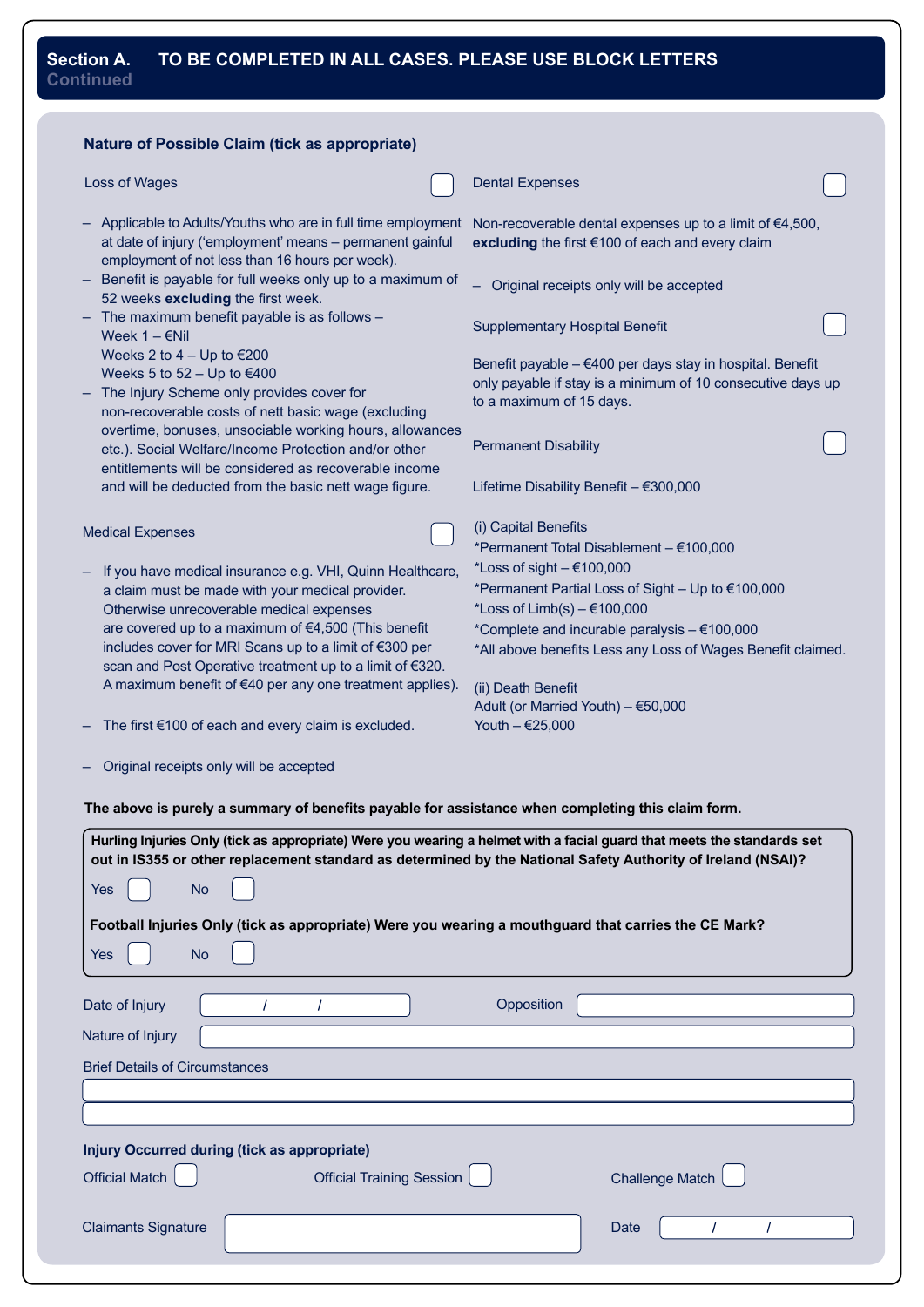### **Section B. LOSS OF WAGES CERTIFICATION – FOR COMPLETION BY SELF EMPLOYED CLAIMANT**

| Name of Company                                                                                                                                                                                                                                                                                                        |                                                                     |
|------------------------------------------------------------------------------------------------------------------------------------------------------------------------------------------------------------------------------------------------------------------------------------------------------------------------|---------------------------------------------------------------------|
| <b>Address</b>                                                                                                                                                                                                                                                                                                         |                                                                     |
|                                                                                                                                                                                                                                                                                                                        |                                                                     |
| <b>Business Description</b>                                                                                                                                                                                                                                                                                            |                                                                     |
| Nature of Employment (e.g. farmer, sole trader, partnership)                                                                                                                                                                                                                                                           |                                                                     |
| Amount of average nett weekly income<br>€                                                                                                                                                                                                                                                                              |                                                                     |
| Weekly nett wage paid to substitute worker(s) (if any)<br>€                                                                                                                                                                                                                                                            |                                                                     |
| Reason for loss of income                                                                                                                                                                                                                                                                                              |                                                                     |
|                                                                                                                                                                                                                                                                                                                        |                                                                     |
|                                                                                                                                                                                                                                                                                                                        |                                                                     |
| Confirmation of my loss of nett weekly wages from my Accountant (include Chartered Accountants<br><b>Registration No.)</b><br>Details of my claim with the Department of Social and Family Affairs or the Social Security Agency.<br>Details (if applicable) of any benefit received from my Income Protection policy. |                                                                     |
|                                                                                                                                                                                                                                                                                                                        | Date                                                                |
| I declare that I am unfit for work following injury as a result of participating in Gaelic Football, Hurling, Handball or Rounders<br>and unable to earn my average nett weekly income.<br>I attach<br>(i)<br>(ii)<br>(iii)<br>Signed<br><b>Section C.</b><br><b>Continued overleaf</b>                                | LOSS OF WAGES CERTIFICATION - FOR COMPLETION BY CLAIMANT'S EMPLOYER |

Address Address Employee's Name Employee's RSI No Employee's RSI Class Company Registration Number Date employment commenced / / Date last worked / / Date of notification of loss of wages / /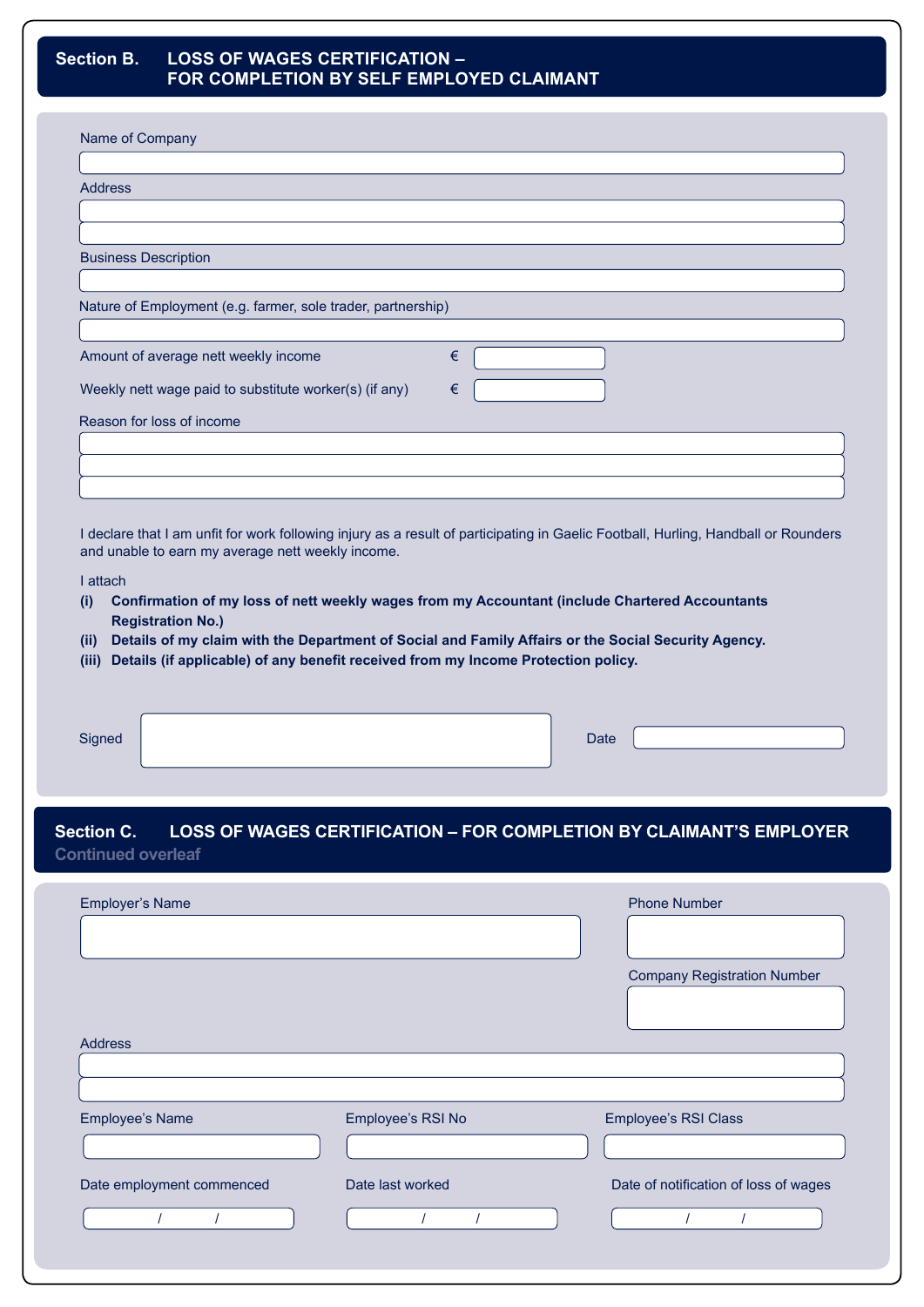| <b>Section C.</b><br><b>Continued</b> | <b>LOSS OF WAGES CERTIFICATION -</b><br>FOR COMPLETION BY CLAIMANT'S EMPLOYER             |                                                                                                                                                                                                          |           |
|---------------------------------------|-------------------------------------------------------------------------------------------|----------------------------------------------------------------------------------------------------------------------------------------------------------------------------------------------------------|-----------|
| Reason for loss of wages              |                                                                                           | Date returned to work                                                                                                                                                                                    |           |
|                                       | Amount of loss of Basic Nett weekly wages<br>(excluding overtime, allowances etc.)        | €                                                                                                                                                                                                        |           |
|                                       | (Please attach 3 recent payslips or a letter from employer stating your nett weekly wage) |                                                                                                                                                                                                          |           |
|                                       | Is the above employee contributing to a company VHI or equivalent scheme?                 | <b>Yes</b>                                                                                                                                                                                               | <b>No</b> |
|                                       | on average per week prior to the loss and no sick pay scheme is in operation.             | I hereby certify that the employee is at a loss of nett weekly wages and was in permanent employment of at least 16 hours                                                                                |           |
|                                       | Personnel Officer's/Manager's Name (block capitals)                                       |                                                                                                                                                                                                          |           |
|                                       | Personnel Officer's/Manager's Signature                                                   | <b>Employer's Stamp</b>                                                                                                                                                                                  |           |
| Date                                  |                                                                                           |                                                                                                                                                                                                          |           |
|                                       |                                                                                           | (if no stamp available<br>please attach a letter<br>on company headed                                                                                                                                    |           |
|                                       |                                                                                           | paper confirming the<br>above details)                                                                                                                                                                   |           |
| <b>Section D.</b>                     |                                                                                           | (i) SOCIAL WELFARE BENEFIT - FOR COMPLETION BY SOCIAL WELFARE OFFICE<br>(A claim must be made with your local Social Welfare Office)<br>(ii) STATUTORY SICK PAY CERTIFICATION (FOR RESIDENTS OF NORTHERN |           |
|                                       |                                                                                           | <b>IRELAND ONLY) - FOR COMPLETION BY CLAIMANT'S EMPLOYER</b>                                                                                                                                             |           |
|                                       | I certify that the above named has been in receipt of Illness Benefit for the period      |                                                                                                                                                                                                          |           |
| $\prime$<br>$\prime$                  | to                                                                                        | at a rate of $\epsilon$                                                                                                                                                                                  | per week  |
|                                       | I certify that the above named is not entitled to Illness Benefit for the period          |                                                                                                                                                                                                          |           |
| $\prime$                              | to                                                                                        |                                                                                                                                                                                                          |           |
| as (please state reason)              |                                                                                           |                                                                                                                                                                                                          |           |
|                                       |                                                                                           |                                                                                                                                                                                                          |           |
|                                       |                                                                                           |                                                                                                                                                                                                          |           |
|                                       |                                                                                           |                                                                                                                                                                                                          |           |
| Official's Name (block capitals)      |                                                                                           |                                                                                                                                                                                                          |           |
|                                       |                                                                                           | <b>Official Stamp</b>                                                                                                                                                                                    |           |
| <b>Official's Signature</b>           |                                                                                           |                                                                                                                                                                                                          |           |
|                                       |                                                                                           |                                                                                                                                                                                                          |           |
| Date                                  |                                                                                           |                                                                                                                                                                                                          |           |
| $\prime$                              |                                                                                           |                                                                                                                                                                                                          |           |